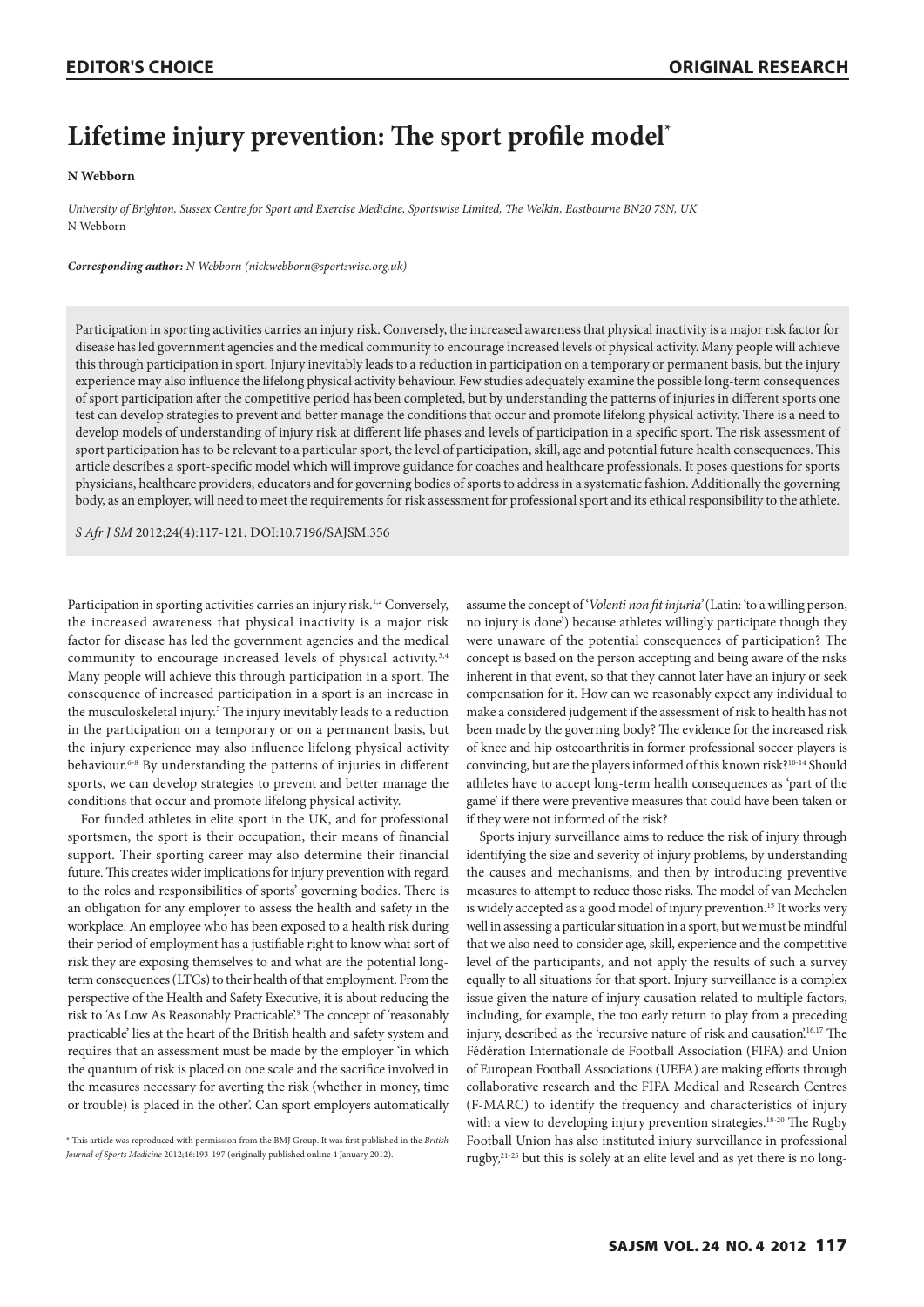term follow-up. Few studies adequately examine the possible LTCs of sport participation after the competitive period has been completed.<sup>26</sup>

To more usefully develop injury prevention that is sport-specific, the governing bodies and researchers need to consider a lifetime injury prevention model that takes into account a number of different factors because the strategies employed for prevention may be different at different stages of an athlete's career. Consequently, in the lifetime of a competitive athlete, we need to consider a number of different factors when performing injury surveillance if we are to address the risks across the full range of a sport's participants.

# **Age**

# **Growth-related injuries**

Injuries that occur in the immature skeleton produce different pathologies than in the adult skeleton. Bone growth precedes muscle, tendon and neural lengthening and consequently young sportspersons become neuromuscularly tight during peak growth spurts. This can result in different responses to acute and overuse injuries. However, this often tends to coincide with high levels of sport participation when there may also be an intense competition for the selection for sporting excellence; for example, academy selection. Injuries occurring at this time may limit the progression into a full-competitive career. Understanding the risk factors implicated in injuries in this age group would particularly be relevant to the sport academy setting. It is not just about the significant investment in these young players, injury prevention is also important to enable continued physical activity for life.27 Identifying the most common injuries that stop young players achieving their potential, and trying to prevent them, is a responsible healthcare and cost-effective for club and the healthcare system.

#### **Adult-onset injury**

Many people develop their sporting interest later in life. Maybe they were not the talented ones at school age, or were not given the opportunity or environment to develop within a structured system. Once they become independent adults, they may choose a sporting activity with little experience in training practices, equipment choices or coaching. The mature sportsman has different patterns of injury. For example, the rupture of the Achilles tendon occurs most frequently from 30 to 39 years, which is not the time of maximum sport participation, but we do not understand why this occurs at this time. $28$ 

In the older adult, progressing sarcopaenia and disuse atrophy may not just reflect the natural ageing process but be a consequence of a reduction in the physical activity. This may influence injury risk in the older adult.<sup>29,30</sup> When people reach the age of retirement, they may have the time and the finance to take up activities they did not do in their working life. Little is known about this age group, but we need to preserve the ability to maintain an active lifestyle to minimise the health risks of sedentary behaviours. Do the injuries that occur in a particular sport in this older age group differ between those who have been active across their lifetime and those who have not? Does this mean that we need different prevention and treatment strategies across this group? Understanding that different injuries may occur in different age groups is important for athlete and coach education, and injury management.

# **Skill acquisition injuries (SAIs)**

Athletes are susceptible to certain injury patterns in their sport as a consequence of the biomechanical requirements of that sport. In order to become technically proficient, they need to acquire the skills of their sport through repeated practice. We all have to go through a period of learning and at this point are likely to be vulnerable to injury, irrespective of our age, while we develop the mechanical efficiency for injury resilience.<sup>31</sup> Good coaching is integral to that process but not everyone is exposed to that benefit. Across our lifetime, we may start and stop many sports or activities, and at each point of learning the new skill we become vulnerable to different injury types. We need also to be aware that SAIs can occur in mature athletes and not just the young, as many people take up different sports in later life. Consequently, we need to be able to distinguish age-related factors from skill acquisition factors in good sports injury surveillance. It is also not uncommon in the present times for athletes to change sport even at an elite level (e.g. Rebecca Romero – Great Britain rowing to cycling, Sarah Storey – Paralympic swimming to cycling). While these athletes will have the knowledge of how to be an elite athlete, they still need to acquire the technical skill and experience for the new sport. During this period, they may be more vulnerable to injury even though performing at an elite level.

The level of skill is also important. For example, the top-level tennis player does not regularly have a 'tennis elbow', unlike the beginner or technically poor exponent of the sport.32 However, each elite athlete has gone through a learning phase of acquiring the skills of their sport. Faulty technique, poor conditioning, recovery or training practices may lead to certain injury patterns which may stop the athlete progressing in the sport. Consequently, the skill level is an important risk factor and may determine the type of injury incurred when playing the same sport. In cricket, the high incidence of spondylitis in young cricket bowlers prompted the studies of the technical action. The 'front-on' versus 'side-on' versus 'mixed' bowling actions were considered, but many factors were identified making it difficult to ascertain which were the most significant.<sup>33-36</sup>

# **Performance-related injuries**

In an elite sport, much of our attention is focused on returning the athlete to the field of play as soon as possible and published research in an elite sport is less common.19 This may be for the reasons of data protection or because of the relatively small sample sizes, but understanding why our top athletes become injured, and finding ways to prevent this, is important. The cost of an expensive athlete sidelined for many months is something no professional employer wishes to bear and so prevention and better management of injury are essential.<sup>37</sup> However, in this instance, it can be 'return to play' that is the key driver and not necessarily the long-term health of the athlete. Additionally, the evidence is less clear on the risk of re-injury on return to play and also how the imaging results relate to the functional capacity. Clearly, one of our roles in an elite sport is to keep the best athletes available for selection as often as possible, while also being mindful of the LTCs. However, this may be difficult in the face of managerial and financial pressures.

#### **Career-ending injuries**

The end of a sportsperson's career through injury is regrettable at whatever stage they might be: whether this is a talented youngster or a veteran athlete. It should be one of our duties in sports medicine to help identify the most common of these injuries and help prevent them through better coaching, conditioning or injury management, or to help advise those who regulate the sport on how to make it safer. These injuries may be acute catastrophic injuries or accumulated trauma.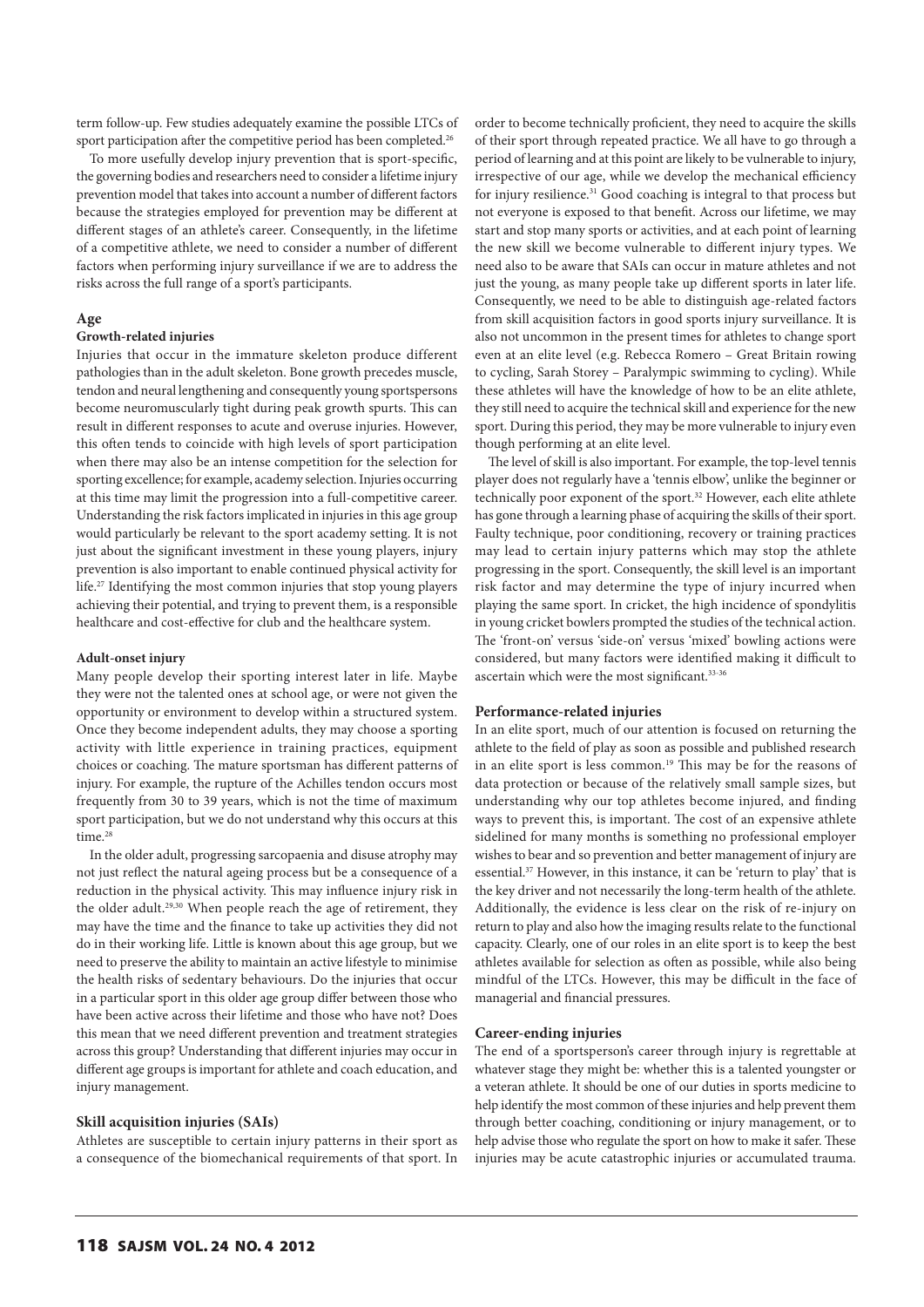In the example of anterior cruciate ligament rupture, it is usually the consequent articular cartilage injuries that lead to the premature end of an athlete's career, rather than the instability of the knee.38 For the athlete, there is a massive sense of loss; a lack of a career fulfilled or hopes dashed. There may be financial compensation through insurance schemes, but this is not the case in all sports. In some countries, data from insurance schemes can help identify the most common causes of medical retirement from a sport.39 Can we prevent other athletes from developing the same problems? Unfortunately, the lack of data appears to be partly a result of a lack of investment in sports medicine research. If long-term follow-up on retired athletes by each sport became mandatory, then the funding would have to be made available.

#### **Long-term consequences**

We enter into a sport fear-free and for the enjoyment that it brings us. We do not consider the potential hazards and the possible lifechanging possibilities that may lie in wait. In 1980, at the age of 24, I incurred an incomplete tetraplegia from a rugby tackle that would affect and shape the rest of my life. The year I spent in rehabilitation in the spinal injuries unit it led me to meet 10 other people also injured that year with a similar injury. The prevalence of spinal injury at this time prompted an examination of the laws of the game and I joined the newly created Rugby Football Union Injuries Working Party that helped bring about recognition of the issue, a change in the laws and subsequently an Injured Players Fund to help support those injured in the sport.<sup>4,40</sup> But catastrophic injury is not the only important factor. Long-term participation in physical activity is necessary for health maintenance.4 We cannot store up the health benefits of an active early life; it has to be lifelong. Injury acquired earlier in life through a sport may prevent regular physical activity later. Consequently, the prevention and better treatment of injuries that limit physical activity in the long-term are essential so that we can remain active in later life. The risk of participation in a sport needs to consider the potential impact on the future health also.

# **Training volume**

Generally, the higher the level of performance, the higher the level of participation, but many enthusiastic amateurs also have high levels of participation without high skill level. We are typically weak in sports medicine at documenting the risk of injury per hours of training and competition to understand the relative risk of participation in different sports.<sup>41</sup> Sudden changes in the volume of training have been associated with certain overuse injuries which may be more important than the total volume of training in certain activities, and this may be sport-specific. We need to understand these relationships more clearly to attribute injury risk. In wheelchair racing, for example, there did not appear to be any difference in the frequency of injury between elite and non-elite athletes.<sup>42</sup> The training variables of the distance pushed per week, the number of weight training sessions, or the length of time the athlete had been involved in wheelchair racing, were not associated with an increased risk of injury. High levels of participation in a sport may not be the risk factor but the history of how you reached that level may be.

#### **Co-existing impairment**

Co-existing impairments may be a contributory factor in injury risk and paralympic athletes are a prime example of this. We need to ensure that such data are not misleading. In several studies of injury in paralympic athletes, the subjects have been classed as 'wheelchair

athletes'.43,44 This can be a confusing terminology for assessing the injury risk from a prevention perspective. First, many wheelchair sports are technically and biomechanically quite different despite using a wheelchair for the sport; for example, wheelchair racing versus wheelchair basketball versus wheelchair fencing. Second, within each sport, there may be different levels of impairment type; for example, spinal cord injury or a mixture of impairment types competing in the same sport. There may also be, for example, an amputee athlete who walks unaided with a prosthesis but removes it to participate in their sport in a wheelchair. Finally, there are those athletes who use a wheelchair for daily mobility but come out of the wheelchair for sport participation; for example, swimming or powerlifting. In these cases, the specificity of the impairment type and sport is essential to truly understand the risk factors and prevention strategies.

#### **Summary**

By using an approach that considers all these factors, we can start to develop models of the understanding of injury risk at different life phases and the levels of participation in a specific sport. In this way, when we talk about the risk inherent in sport participation, it is relevant to the particular sport, the level of participation, skill, age and the potential future health consequences.

It poses the following questions for sports physicians, healthcare providers and educators generally and for the governing bodies of sports to address in a systematic fashion. Each sport will generate its own model based upon the following:

- What are the most common injuries that occur in the sport:
	- during growth and development
	- in athletes new to the sport (SAIs)
	- in experienced competitive athletes?
- What are the most common career-ending injuries?
- What are the long-term health consequences of participation in the sport?
- Is the pattern of injuries the same in elite and recreational athletes for each of the above?

The key aspect of this approach is that we try to determine the significant injury issues over the individuals' lifetime participation in a sport that allows us to define the areas of further detailed research as outlined by Meeuwisse.<sup>16</sup> Each sport model will include these variables but the timeline will be specific to the sport. For example, the time profile of gymnastics would be very different to distance running. In this way, each sport would develop an ongoing process of evaluation of these questions (Fig. 1) that would influence coach



*Fig. 1. Possible sport model showing frequency tables of injuries by type over the timeline of participation.*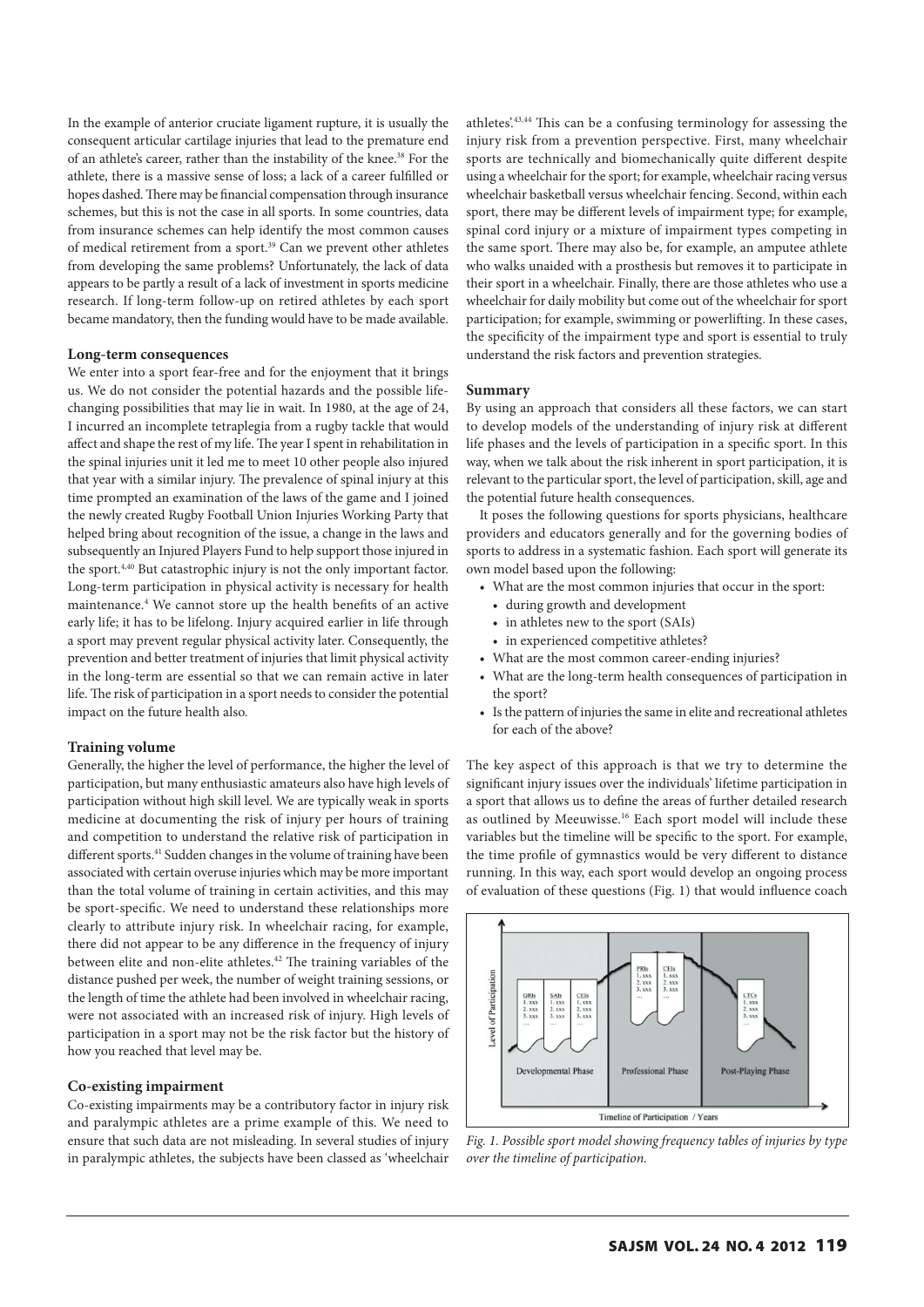education, training principles, equipment factors and management strategies based upon the targeted need. Improving safety in a sport can then be monitored on a systematic basis.

Published epidemiological studies show that our knowledge is generally patchy and quite variable across different sports.<sup>41,45</sup> As a member of a working party and the co-author of one effort to make sport safer in the UK, I was disappointed that despite the importance of the issue, most of the recommendations were not adopted.46 It can be a lack of political will or funding that stops these issues being taken seriously and carried forward. As a sports medicine community, as a medical community and as a community generally, we need to address these issues in a structured and proactive way for the greater good before we are forced into defensive actions by a litigious society. Sport is wonderful, sport is inspiring and sport is liberating but it can result in significant harm to health. Let us commit to making it safer through collaboration, organised research and working with governing bodies rather than by legal process.

It is interesting to consider the text on a website with regard to mesothelioma: 'being exposed to asbestos is not your fault. You may have been put in harm's way because of a previous job, a careless employer, or a negligent manufacturing company.<sup>247</sup> So experiencing the consequences some years after professional sport participation may not limit the employer's liability if inadequate precautions were taken. Did the employer assess the risks of sport participation? Did they provide appropriate information? Did they take adequate preventive measures? Interestingly, a Google search for 'mesothelioma lawyer' brought 436 000 results but more alarmingly a search for 'sports injury lawyer' brought a massive 1 040 000 results.

It is likely that we will see an increasing number of litigation cases seeking compensation for long-term health problems from sports injury. The full extent of the impact on health may not necessarily have been evident at the time of leaving the sport. Will professional athletes who develop long-term health consequences from sport participation, without prior warning of the risks, become the industrial disease claimants of the future? Will it be litigation that pushes forward sports injury surveillance or should we be proactive in adopting new models that produce greater clarity of the issues and guidance on how to resolve them?

To prevent this, we must encourage sports governing bodies to take a lead in establishing a lifetime model of the injury occurrence, in professional and amateur levels, specific for their sport. Sports medicine researchers must work with them to look at causation, prevention, management and long-term health as an ongoing process with a continued drive to reduce the incidence and severity of injury. Once a sport-specific model is established, there can be improved guidance for coaches and healthcare professionals, but moreover the governing body, as an employer, will be meeting its requirements for professional sport and also meeting its ethical responsibility.

**Acknowledgments.** The author thanks Dr Polly Baker and Stephanie Anderson for proof-reading, comments and encouragement.

#### **Competing interests**. None.

**Provenance and peer review.** Not commissioned; externally peer reviewed.

#### **References**

1. Marshall SW, Guskiewicz KM. Sports and recreational injury: The hidden cost of a healthy lifestyle. Inj Prev 2003;9:100-102.

- 2. Conn JM, Annest JL, Gilchrist J. Sports and recreation related injury episodes in the US population, 1997-99. Inj Prev 2003;9:117-123.
- 3. Department for Culture, Media and Sport/Strategy Unit. Game Plan: A Strategy for Delivering Government's Sport and Physical Activity Objectives. London: Department for Culture, Media and Sport/Strategy Unit, 2002.
- 4. Department Of Health. At Least Five a Week: Evidence on the Impact of Physical Activity and its Relationship to Health. London: Department Of Health, 2004.
- 5. Shephard RJ. Can we afford to exercise, given current injury rates? Inj Prev 2003;9:99- 100.
- 6. Treisman GJ, Clark MR. A behaviorist perspective. Adv Psychosom Med 2011;30:8–21.
- 7. Podlog L, Dimmock J, Miller J. A review of return to sport concerns following injury rehabilitation: practitioner strategies for enhancing recovery outcomes. Phys Ther Sport 2011;12:36-42.
- 8. Bianco T, Malo S, Orlick T. Sport injury and illness: elite skiers describe their experiences. Res Q Exerc Sport 1999;70:157-169.
- 9. ALARP "At A Glance". [http://www.hse.gov.uk/risk/theory/alarpglance.htm \(a](http://www.hse.gov.uk/risk/theory/alarpglance.htm)ccessed 6 July 2011).
- 10. Lohmander LS, Ostenberg A, Englund M, et al. High prevalence of knee osteoarthritis, pain, and functional limitations in female soccer players twelve years after anterior cruciate ligament injury. Arthritis Rheum 2004;50:3145-3152.
- 11. von Porat A, Roos EM, Roos H. High prevalence of osteoarthritis 14 years after an anterior cruciate ligament tear in male soccer players: a study of radiographic and patient relevant outcomes. Ann Rheum Dis 2004;63:269-273.
- 12. Roos H. Are there long-term sequelae from soccer? Clin Sports Med 1998;17:819–31, viii.
- 13. Roos H, Lindberg H, Gärdsell P, et al. The prevalence of gonarthrosis and its relation to meniscectomy in former soccer players. Am J Sports Med 1994;22:219-222.
- 14. Lindberg H, Roos H, Gärdsell P. Prevalence of coxarthrosis in former soccer players. 286 players compared with matched controls. Acta Orthop Scand 1993;64:165–167.
- 15. van Mechelen W, Hlobil H, Kemper HC. Incidence, severity, aetiology and prevention of sports injuries. A review of concepts. Sports Med 1992;14:82-99.
- 16. Meeuwisse WH, Tyreman H, Hagel B, et al. A dynamic model of etiology in sport injury: the recursive nature of risk and causation. Clin J Sport Med 2007;17:215-219.
- 17. Meeuwisse WH. Assessing causation in sport injury: a multifactorial model. Clin J Sport Med 1994;4:166-170.
- 18. Hägglund M, Waldén M, Bahr R, et al. Methods for epidemiological study of injuries to professional football players: developing the UEFA model. Br J Sports Med 2005;39:340- 346.
- 19. Ekstrand J, Hägglund M, Waldén M. Injury incidence and injury patterns in professional football: the UEFA injury study. Br J Sports Med 2011;45:553-538.
- 20. Hägglund M, Waldén M, Ekstrand J. UEFA injury study–an injury audit of European Championships 2006 to 2008. Br J Sports Med 2009;43:483-489.
- 21. Brooks JH, Kemp SP. Injury-prevention priorities according to playing position in professional rugby union players. Br J Sports Med 2011;45:765-775.
- 22. Sankey RA, Brooks JH, Kemp SP, et al. The epidemiology of ankle injuries in professional rugby union players. Am J Sports Med 2008;36:2415-2424.
- 23. Fuller CW, Ashton T, Brooks JH, et al. Injury risks associated with tackling in rugby union. Br J Sports Med 2010;44:159-167.
- 24. Kemp SP, Hudson Z, Brooks JH, et al. The epidemiology of head injuries in English professional rugby union. Clin J Sport Med 2008;18:227-234.
- 25. Brooks JH, Fuller CW, Kemp SP, et al. Incidence, risk, and prevention of hamstring muscle injuries in professional rugby union. Am J Sports Med 2006;34:1297-1306.
- 26. Roos H. Increased risk of knee and hip arthrosis among elite athletes. Lower level exercise and sports seem to be "harmless". Lakartidningen 1998;95:4606-4610.
- 27. Caine DJ, Golightly YM. Osteoarthritis as an outcome of paediatric sport: An epidemiological perspective. Br J Sports Med 2011;45:298-303.
- 28. Maffulli N, Waterston SW, Squair J, et al. Changing incidence of Achilles tendon rupture in Scotland: a 15-year study. Clin J Sport Med 1999;9:157:60.
- 29. Hrysomallis C. Hip adductors' strength, fl exibility, and injury risk. J Strength Cond Res 2009;23:1514-1517.
- 30. Luukinen H, Koski K, Laippala P, et al. Factors predicting fractures during falling impacts among home-dwelling older adults. J Am Geriatr Soc 1997;45:1302-1309.
- 31. Giles KB. Injury resilience let's control what can be controlled! Br J Sports Med 2011;45:684-685.
- 32. Kitai E, Itay S, Ruder A, et al. An epidemiological study of lateral epicondylitis (tennis elbow) in amateur male players. Ann Chir Main 1986;5:113-121.
- 33. Dennis RJ, Finch CF, McIntosh AS, et al. Use of field-based tests to identify risk factors for injury to fast bowlers in cricket. Br J Sports Med 2008;42:477-482.
- 34. Glazier PS. Is the 'crunch factor' an important consideration in the aetiology of lumbar spine pathology in cricket fast bowlers? Sports Med 2010;40:809-815.
- 35. Orchard JW, James T, Portus M, et al. Fast bowlers in cricket demonstrate up to 3- to 4-week delay between high workloads and increased risk of injury. Am J Sports Med 2009;37:1186–1192.